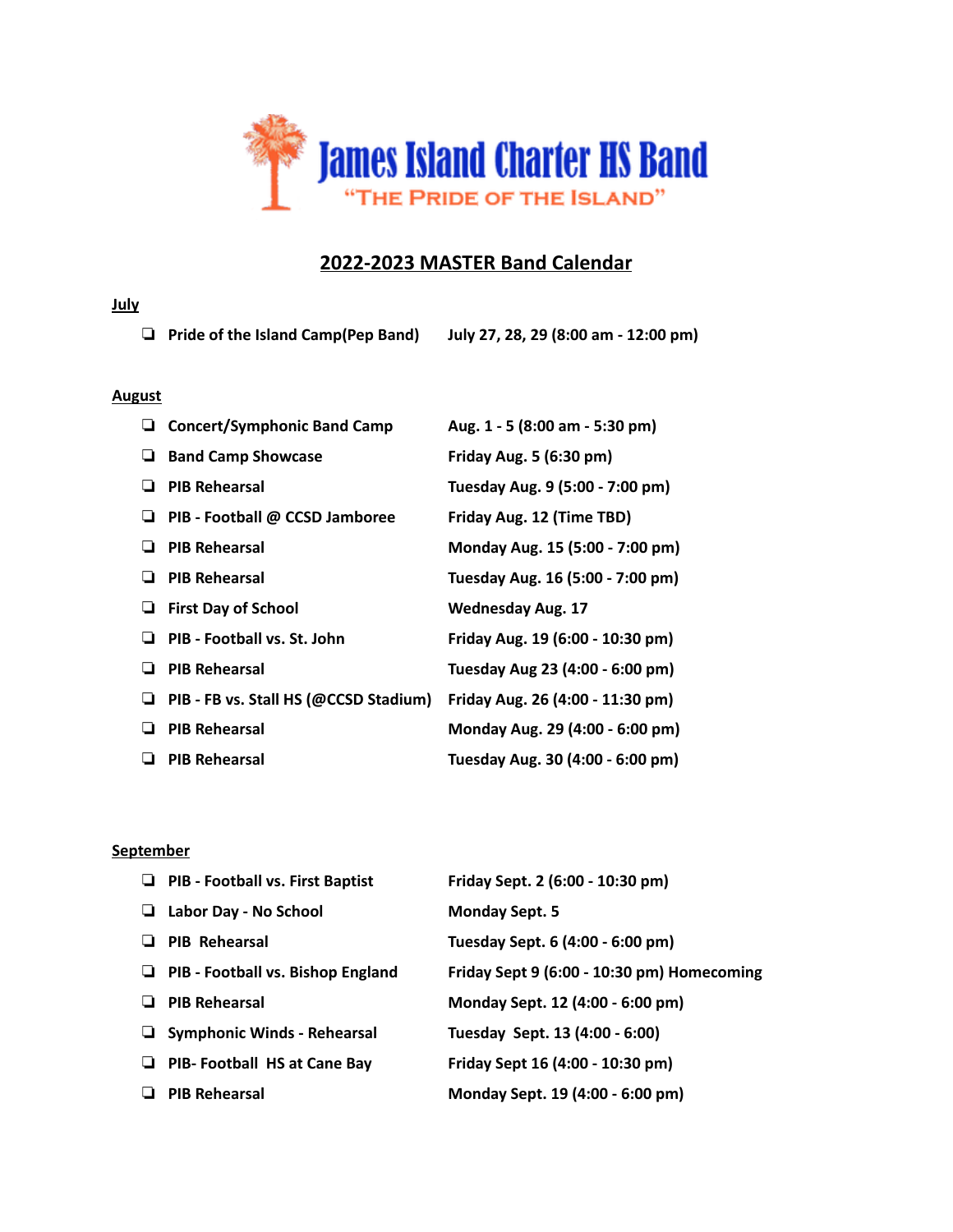| $\Box$ Concert Band - Rehearsal    | Tuesday Sept. 20 (4:00 - 6:00 pm) |
|------------------------------------|-----------------------------------|
| $\Box$ PIB Rehearsal               | Monday Sept. 26 (4:00 - 6:00 pm)  |
| $\Box$ Symphonic Winds - Rehearsal | Tuesday Sept. 27 (4:00 - 6:00 pm) |

#### **October**

| <b>PIB Rehearsal</b>                    | Monday Oct. 3 (4:00 - 6:00 pm)                  |
|-----------------------------------------|-------------------------------------------------|
| <b>Concert Band - Rehearsal</b>         | Tuesday Oct. 4 (4:00 - 6:00 pm)                 |
| PIB - Football vs. May River            | Friday Oct. 7 (4:00 - 10:30 pm) 8th Grade Night |
| <b>PIB Rehearsal</b>                    | Monday Oct. 10 (4:00 - 6:00 pm)                 |
| $\Box$ Symphonic Winds - Rehearsal      | Tuesday Oct. 11 (4:00 - 6:00 pm)                |
| <b>PIB Rehearsal</b><br>⊔               | Monday Oct. 17 (4:00 - 6:00 pm)                 |
| <b>Concert Band - Rehearsal</b><br>ப    | Tuesday Oct. 18 (4:00 - 6:00 pm)                |
| <b>PIB Rehearsal</b>                    | Monday Oct. 24 (4:00 - 6:00 pm)                 |
| <b>Symphonic Winds - Rehearsal</b><br>⊔ | Tuesday Oct. 25 (4:00 - 6:00 pm)                |
| <b>October Concert - w/ CRMS</b><br>ш   | Thursday Oct. 27 (6:00 - 9:00 pm)               |
| PIB - Football vs. Lucy Beckham         | Friday Oct. 28 (6:00 - 10:30 pm) Senior Night   |
|                                         |                                                 |

#### **November**

| $\Box$ Concert Band - Rehearsal | Tuesday Nov. 1 (4:00 - 6:00 pm)   |
|---------------------------------|-----------------------------------|
| $\Box$ Symphonic - Rehearsal    | Tuesday Nov. 15 (4:00 - 6:00 pm)  |
| <b>Parade Rehearsal</b><br>⊔    | Thursday Nov. 17 (4:00-6:00 pm)   |
| $\Box$ Concert Band - Rehearsal | Tuesday, Nov. 29 (4:00 - 6:00 pm) |

#### **December**

| JI Tree Lighting (Jazz Band)            | Thursday, Dec. 1 (7:00 pm)              |
|-----------------------------------------|-----------------------------------------|
| <b>Parade Rehearsal</b>                 | Friday, Dec. 2 (4:00-6:00 pm)           |
| $\Box$ Symphonic - Rehearsal            | Monday, Dec. 5 (4:00 pm - 6:00 pm)      |
| <b>Percussion/Jazz Concert</b>          | Tuesday, Dec 6 (7:00 pm)                |
| <b>Concert/Symphonic Winter Concert</b> | Thursday, Dec. 8 (7:00 pm)              |
| <b>Parade Rehearsal</b>                 | Friday, Dec. 9 (4:00 pm - 6:00 pm)      |
| <b>Folly Beach Parade</b>               | Saturday, Dec. 10 - TBD                 |
| <b>Winter Showcase</b>                  | Thursday, Dec. 15 (during school hours) |
| <b>Winter Break</b>                     | Dec. 19, 2022 - Jan 3                   |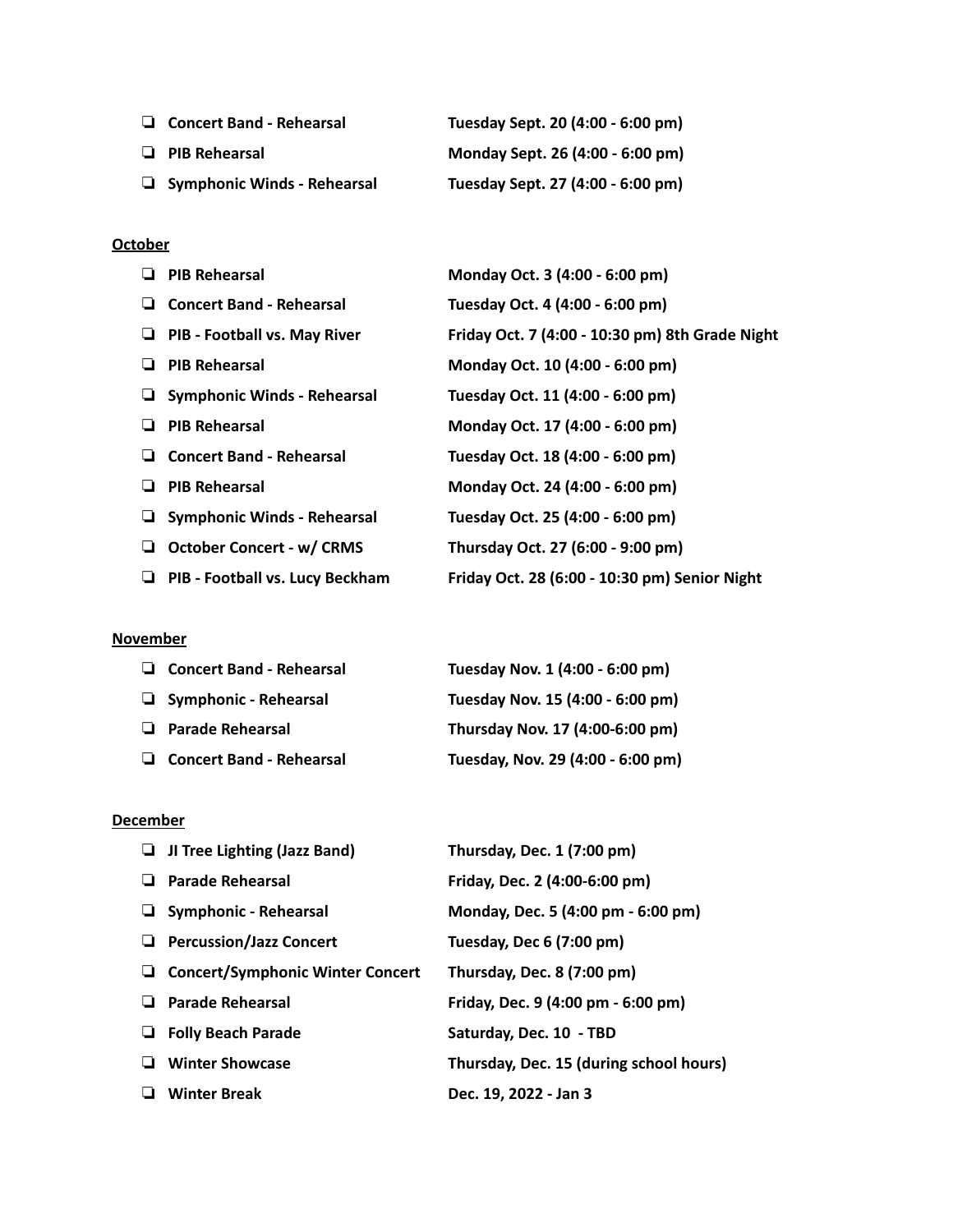#### **January**

**January begins our Concert Festival preparation. We will add after school sectionals to our usual after school full band rehearsals through March. These added sectionals have not been finalized. Please check back for these dates.**

| $\Box$ Region Band Auditions       | Saturday, Jan. 7 - Summerville HS    |
|------------------------------------|--------------------------------------|
| All-State/All-State Jazz Auditions | Saturday, Jan. 21 - Lexington HS     |
| $\Box$ Concert Band Rehearsal      | Tuesday, Jan. 24 (4:00 pm - 6:00 pm) |
| Inclement Weather All-State Aud.   | Saturday, Jan. 28 - Lexington HS     |
| Symphonic Winds Rehearsal          | Tuesday, Jan. 31 (4:00 pm - 6:00 pm) |

#### **February**

|   | <b>Concert Band Rehearsal</b>              | Tuesday, Feb. 7 (4:00 pm - 6:00 pm)           |
|---|--------------------------------------------|-----------------------------------------------|
| ⊔ | <b>Concert Festival Clinic (tentative)</b> | Friday, Feb. 10 (4:00 pm - 8:00 pm)           |
|   |                                            | Saturday, Feb. 11 (9:00 am - 12:00 pm)        |
|   | $\Box$ Symphonic Winds Rehearsal           | Tuesday, Feb. 14 (4:00 pm - 6:00 pm)          |
|   | <b>Region Band Clinic</b>                  | Feb. 17-18 Rollings Middle School of the Arts |
|   | <b>Concert Band Rehearsal</b>              | Tuesday, Feb. 21 (4:00 pm - 6:00 pm)          |
| ⊔ | <b>Symphonic Winds Rehearsal</b>           | Monday, Feb. 27 (4:00 pm - 6:00 pm)           |
|   | <b>Concert Band Rehearsal</b>              | Tuesday, Feb. 28 (4:00 pm - 6:00 pm)          |
|   |                                            |                                               |

### **March**

|   | <b>Pre-Assessment Concert (w/ CRMS)</b> | Thursday, Mar. 2 (7pm)                           |
|---|-----------------------------------------|--------------------------------------------------|
|   | <b>All-State Jazz Band Clinic</b>       | <b>March 3 - 4 Newberry College</b>              |
|   | <b>Jazz Band Performance Assessment</b> | Friday - Saturday March 3 - 4 - Newberry College |
|   | $\Box$ Symphonic Winds Rehearsal        | Monday, March. 6 (4:00 pm - 6:00 pm)             |
|   | <b>Concert Band Rehearsal</b>           | Tuesday, Mar. 7 (4:00 pm - 6:00 pm)              |
| ⊔ | <b>All-State Band Clinic</b>            | Mar. 10 - 12 - Furman University                 |
| ⊔ | <b>Concert Band Rehearsal</b>           | Monday, Mar. 13 (4:00 pm - 6:00 pm)              |
|   | <b>Symphonic Winds Rehearsal</b>        | Monday, Mar. 13 (4:00 pm - 6:00 pm)              |
| ⊔ | <b>Concert Performance Assessment</b>   | Mar. 14-16 at James Island Charter High School   |
|   | <b>Spring Trip</b>                      | March 30 - April 2 - Orlando (TBD)               |